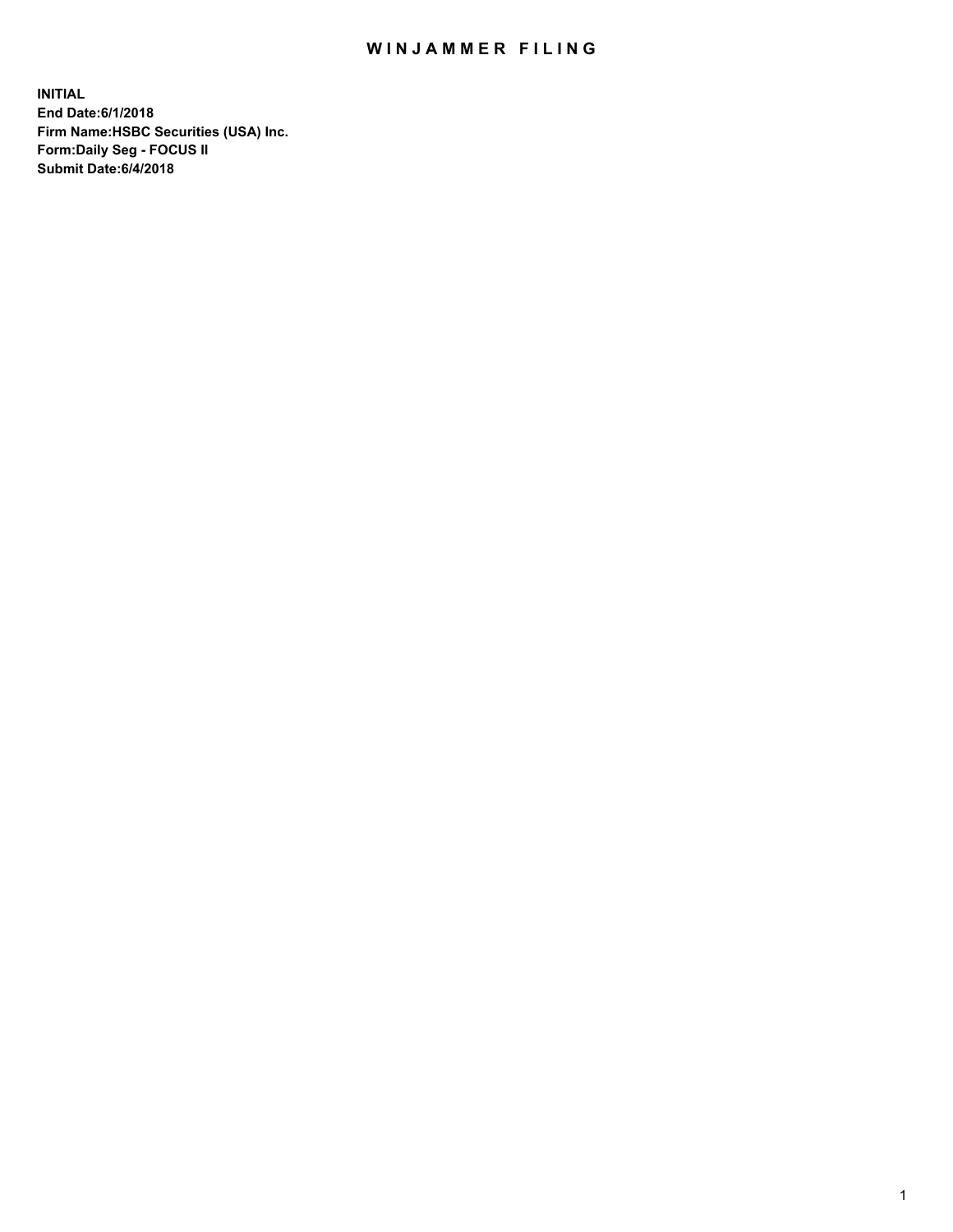## **INITIAL End Date:6/1/2018 Firm Name:HSBC Securities (USA) Inc. Form:Daily Seg - FOCUS II Submit Date:6/4/2018 Daily Segregation - Cover Page**

| Name of Company<br><b>Contact Name</b><br><b>Contact Phone Number</b><br><b>Contact Email Address</b>                                                                                                                                                                                                                          | <b>HSBC Securities (USA) Inc.</b><br>Michael vacca<br>212-525-7951<br>michael.vacca@us.hsbc.com |
|--------------------------------------------------------------------------------------------------------------------------------------------------------------------------------------------------------------------------------------------------------------------------------------------------------------------------------|-------------------------------------------------------------------------------------------------|
| FCM's Customer Segregated Funds Residual Interest Target (choose one):<br>a. Minimum dollar amount: ; or<br>b. Minimum percentage of customer segregated funds required:%; or<br>c. Dollar amount range between: and; or<br>d. Percentage range of customer segregated funds required between:% and%.                          | 147,000,000<br><u>0</u><br><u>00</u><br>00                                                      |
| FCM's Customer Secured Amount Funds Residual Interest Target (choose one):<br>a. Minimum dollar amount: ; or<br>b. Minimum percentage of customer secured funds required:%; or<br>c. Dollar amount range between: and; or<br>d. Percentage range of customer secured funds required between:% and%.                            | 25,000,000<br><u>0</u><br><u>00</u><br>00                                                       |
| FCM's Cleared Swaps Customer Collateral Residual Interest Target (choose one):<br>a. Minimum dollar amount: ; or<br>b. Minimum percentage of cleared swaps customer collateral required:% ; or<br>c. Dollar amount range between: and; or<br>d. Percentage range of cleared swaps customer collateral required between:% and%. | 95,000,000<br><u>0</u><br><u>00</u><br>0 <sub>0</sub>                                           |

Attach supporting documents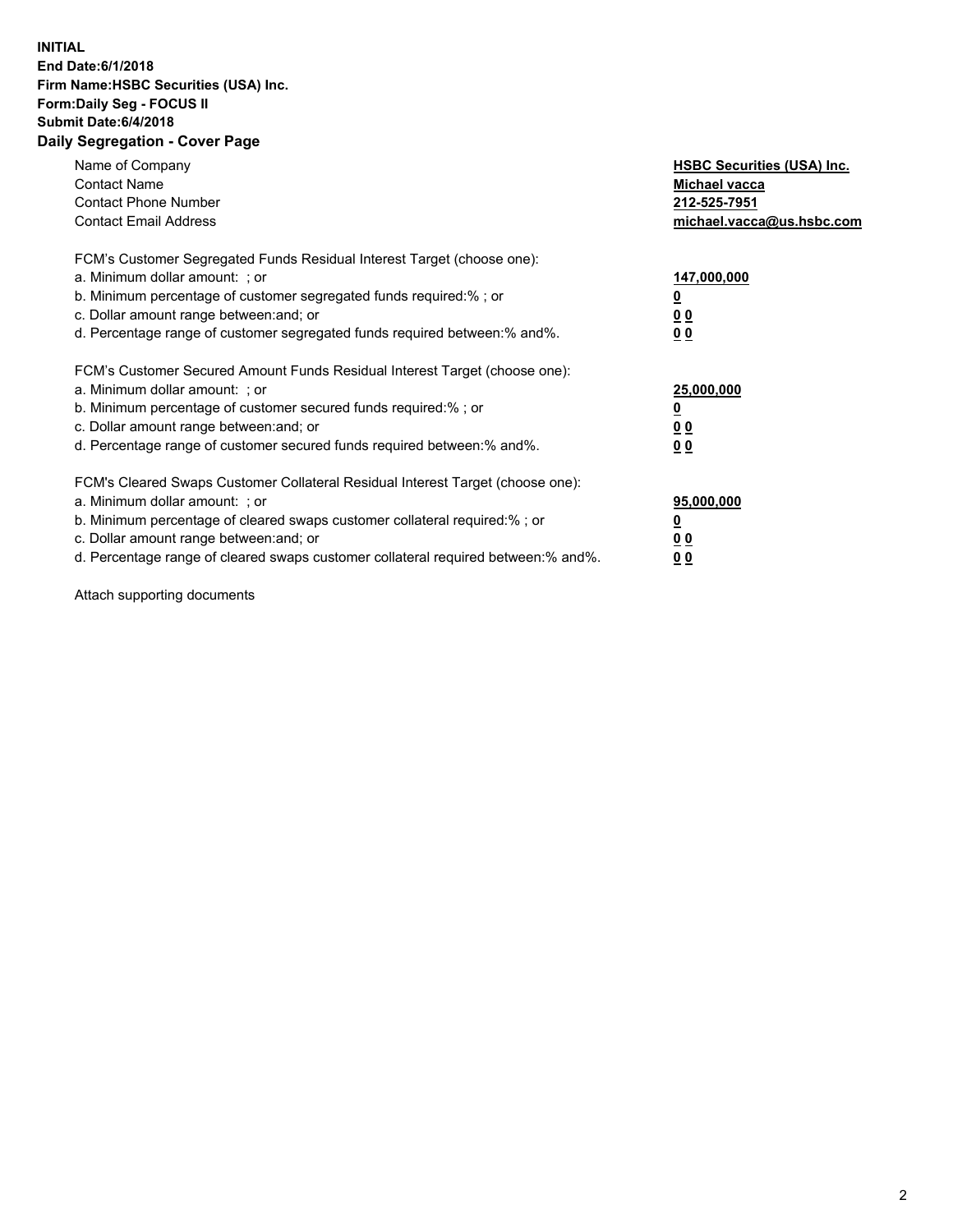**INITIAL End Date:6/1/2018 Firm Name:HSBC Securities (USA) Inc. Form:Daily Seg - FOCUS II Submit Date:6/4/2018 Daily Segregation - Secured Amounts** Foreign Futures and Foreign Options Secured Amounts Amount required to be set aside pursuant to law, rule or regulation of a foreign government or a rule of a self-regulatory organization authorized thereunder **0** [7305] 1. Net ledger balance - Foreign Futures and Foreign Option Trading - All Customers A. Cash **117,115,672** [7315] B. Securities (at market) **97,213,667** [7317] 2. Net unrealized profit (loss) in open futures contracts traded on a foreign board of trade **-11,174,787** [7325] 3. Exchange traded options a. Market value of open option contracts purchased on a foreign board of trade **0** [7335] b. Market value of open contracts granted (sold) on a foreign board of trade **0** [7337] 4. Net equity (deficit) (add lines 1. 2. and 3.) **203,154,552** [7345] 5. Account liquidating to a deficit and account with a debit balances - gross amount **1,211,937** [7351] Less: amount offset by customer owned securities **-1,173,843** [7352] **38,094** [7354] 6. Amount required to be set aside as the secured amount - Net Liquidating Equity Method (add lines 4 and 5) **203,192,646** [7355] 7. Greater of amount required to be set aside pursuant to foreign jurisdiction (above) or line 6. **203,192,646** [7360] FUNDS DEPOSITED IN SEPARATE REGULATION 30.7 ACCOUNTS 1. Cash in banks A. Banks located in the United States **98,196,071** [7500] B. Other banks qualified under Regulation 30.7 **0** [7520] **98,196,071** [7530] 2. Securities A. In safekeeping with banks located in the United States **50,643,093** [7540] B. In safekeeping with other banks qualified under Regulation 30.7 **0** [7560] **50,643,093** [7570] 3. Equities with registered futures commission merchants A. Cash **0** [7580] B. Securities **0** [7590] C. Unrealized gain (loss) on open futures contracts **0** [7600] D. Value of long option contracts **0** [7610] E. Value of short option contracts **0** [7615] **0** [7620] 4. Amounts held by clearing organizations of foreign boards of trade A. Cash **0** [7640] B. Securities **0** [7650] C. Amount due to (from) clearing organization - daily variation **0** [7660] D. Value of long option contracts **0** [7670] E. Value of short option contracts **0** [7675] **0** [7680] 5. Amounts held by members of foreign boards of trade A. Cash **59,998,130** [7700] B. Securities **46,570,574** [7710] C. Unrealized gain (loss) on open futures contracts **-11,174,787** [7720] D. Value of long option contracts **0** [7730] E. Value of short option contracts **0** [7735] **95,393,917** [7740] 6. Amounts with other depositories designated by a foreign board of trade **0** [7760] 7. Segregated funds on hand **0** [7765] 8. Total funds in separate section 30.7 accounts **244,233,081** [7770] 9. Excess (deficiency) Set Aside for Secured Amount (subtract line 7 Secured Statement Page 1 from Line 8) **41,040,435** [7380] 10. Management Target Amount for Excess funds in separate section 30.7 accounts **25,000,000** [7780] 11. Excess (deficiency) funds in separate 30.7 accounts over (under) Management Target **16,040,435** [7785]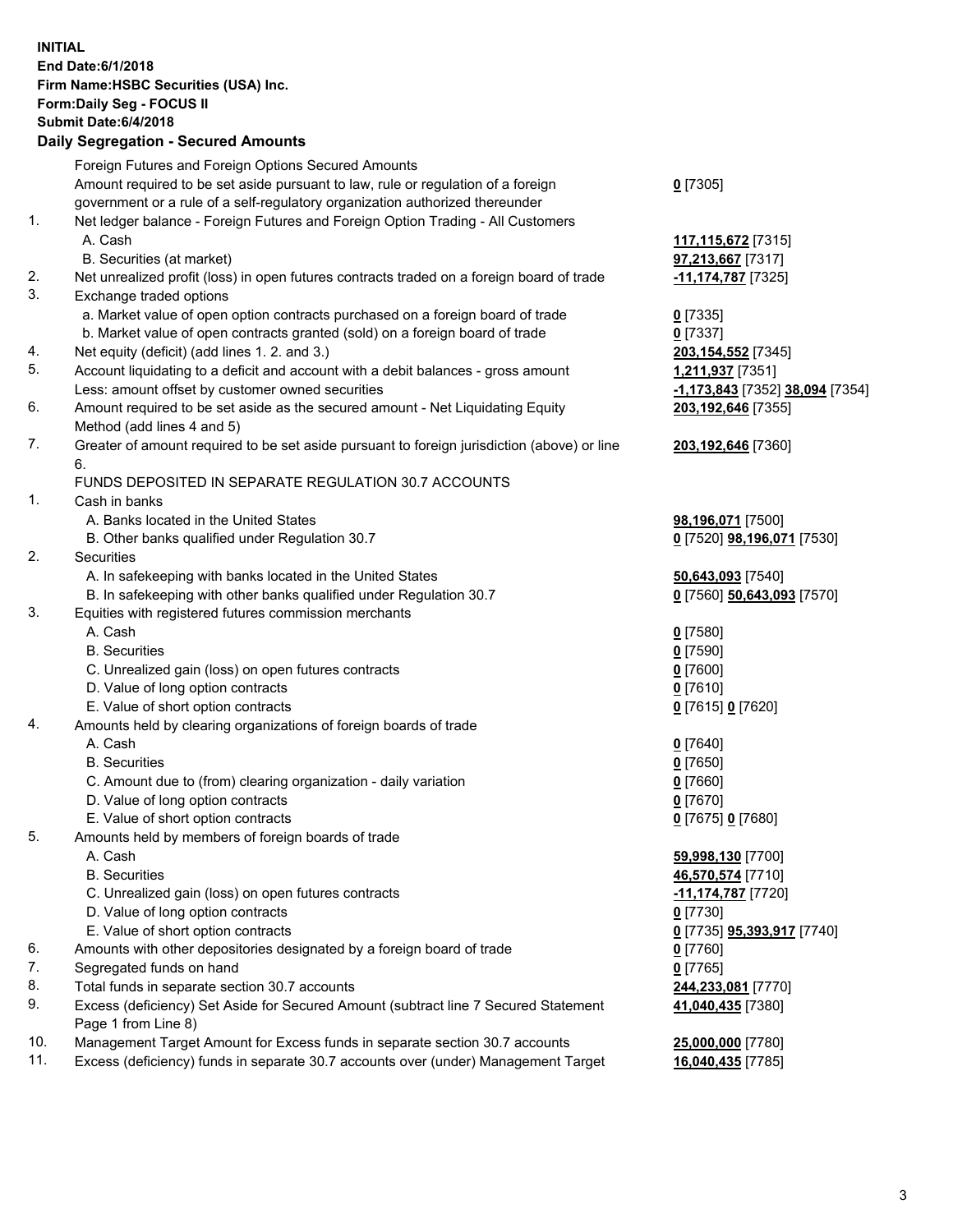| <b>INITIAL</b> | End Date: 6/1/2018<br>Firm Name: HSBC Securities (USA) Inc.<br>Form: Daily Seg - FOCUS II<br>Submit Date: 6/4/2018 |                              |
|----------------|--------------------------------------------------------------------------------------------------------------------|------------------------------|
|                | Daily Segregation - Segregation Statement                                                                          |                              |
|                | SEGREGATION REQUIREMENTS(Section 4d(2) of the CEAct)                                                               |                              |
| 1.             | Net ledger balance                                                                                                 |                              |
|                | A. Cash                                                                                                            | 459,987,571 [7010]           |
|                | B. Securities (at market)                                                                                          | 1,555,337,789 [7020]         |
| 2.             | Net unrealized profit (loss) in open futures contracts traded on a contract market                                 | 9,670,398 [7030]             |
| 3.             | Exchange traded options                                                                                            |                              |
|                | A. Add market value of open option contracts purchased on a contract market                                        | 260,289,438 [7032]           |
|                | B. Deduct market value of open option contracts granted (sold) on a contract market                                | -99,357,419 [7033]           |
| 4.             | Net equity (deficit) (add lines 1, 2 and 3)                                                                        | 2,185,927,777 [7040]         |
| 5.             | Accounts liquidating to a deficit and accounts with                                                                |                              |
|                | debit balances - gross amount                                                                                      | 36,997,626 [7045]            |
|                | Less: amount offset by customer securities                                                                         | -36,997,596 [7047] 30 [7050] |
| 6.             | Amount required to be segregated (add lines 4 and 5)                                                               | 2,185,927,807 [7060]         |
|                | FUNDS IN SEGREGATED ACCOUNTS                                                                                       |                              |
| 7.             | Deposited in segregated funds bank accounts                                                                        |                              |
|                | A. Cash                                                                                                            | 24,018,696 [7070]            |
|                | B. Securities representing investments of customers' funds (at market)                                             | $0$ [7080]                   |
|                | C. Securities held for particular customers or option customers in lieu of cash (at                                | 231,380,220 [7090]           |
| 8.             | market)                                                                                                            |                              |
|                | Margins on deposit with derivatives clearing organizations of contract markets                                     |                              |
|                | A. Cash                                                                                                            | 577,230,799 [7100]           |
|                | B. Securities representing investments of customers' funds (at market)                                             | $0$ [7110]                   |
|                | C. Securities held for particular customers or option customers in lieu of cash (at<br>market)                     | 1,224,115,229 [7120]         |
| 9.             | Net settlement from (to) derivatives clearing organizations of contract markets                                    | 17,128,808 [7130]            |
| 10.            | Exchange traded options                                                                                            |                              |
|                | A. Value of open long option contracts                                                                             | 260,289,438 [7132]           |
|                | B. Value of open short option contracts                                                                            | -99,357,419 [7133]           |
| 11.            | Net equities with other FCMs                                                                                       |                              |
|                | A. Net liquidating equity                                                                                          | 11,562,655 [7140]            |
|                | B. Securities representing investments of customers' funds (at market)                                             | 0 [7160]                     |
|                | C. Securities held for particular customers or option customers in lieu of cash (at                                | $0$ [7170]                   |
|                | market)                                                                                                            |                              |
| 12.            | Segregated funds on hand                                                                                           | 99,842,340 [7150]            |
| 13.            | Total amount in segregation (add lines 7 through 12)                                                               | 2,346,210,766 [7180]         |
| 14.            | Excess (deficiency) funds in segregation (subtract line 6 from line 13)                                            | 160,282,959 [7190]           |
| 15.            | Management Target Amount for Excess funds in segregation                                                           | 147,000,000 [7194]           |
| 16.            | Excess (deficiency) funds in segregation over (under) Management Target Amount                                     | 13,282,959 [7198]            |

16. Excess (deficiency) funds in segregation over (under) Management Target Amount Excess